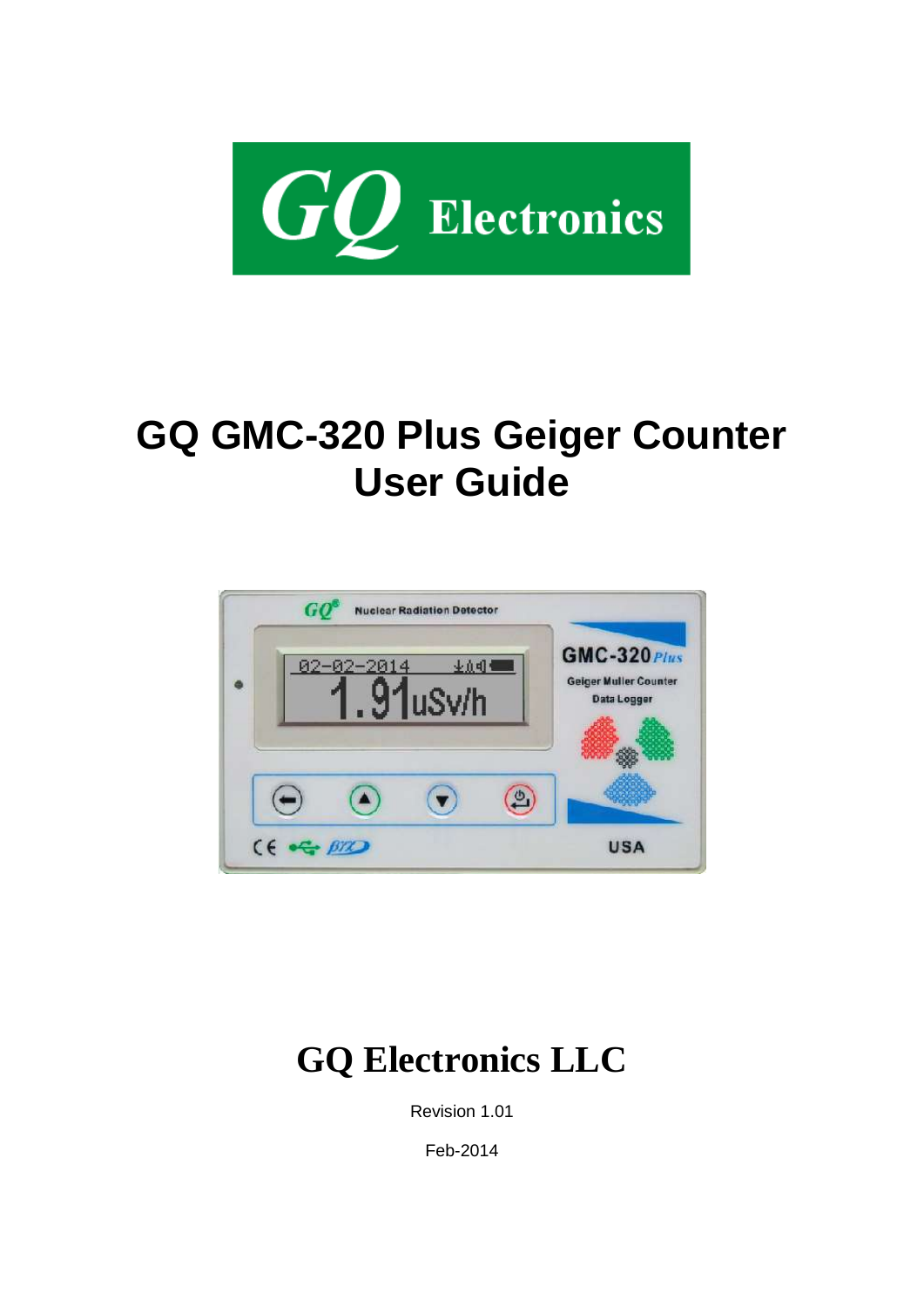Document Revision History:

Re.1.00 ,Feb-2014 GQ Electronics LLC. Initial release for firmware 3.17 Re.1.01 ,Feb-2014 GQ Electronics LLC. Revised for firmware 3.18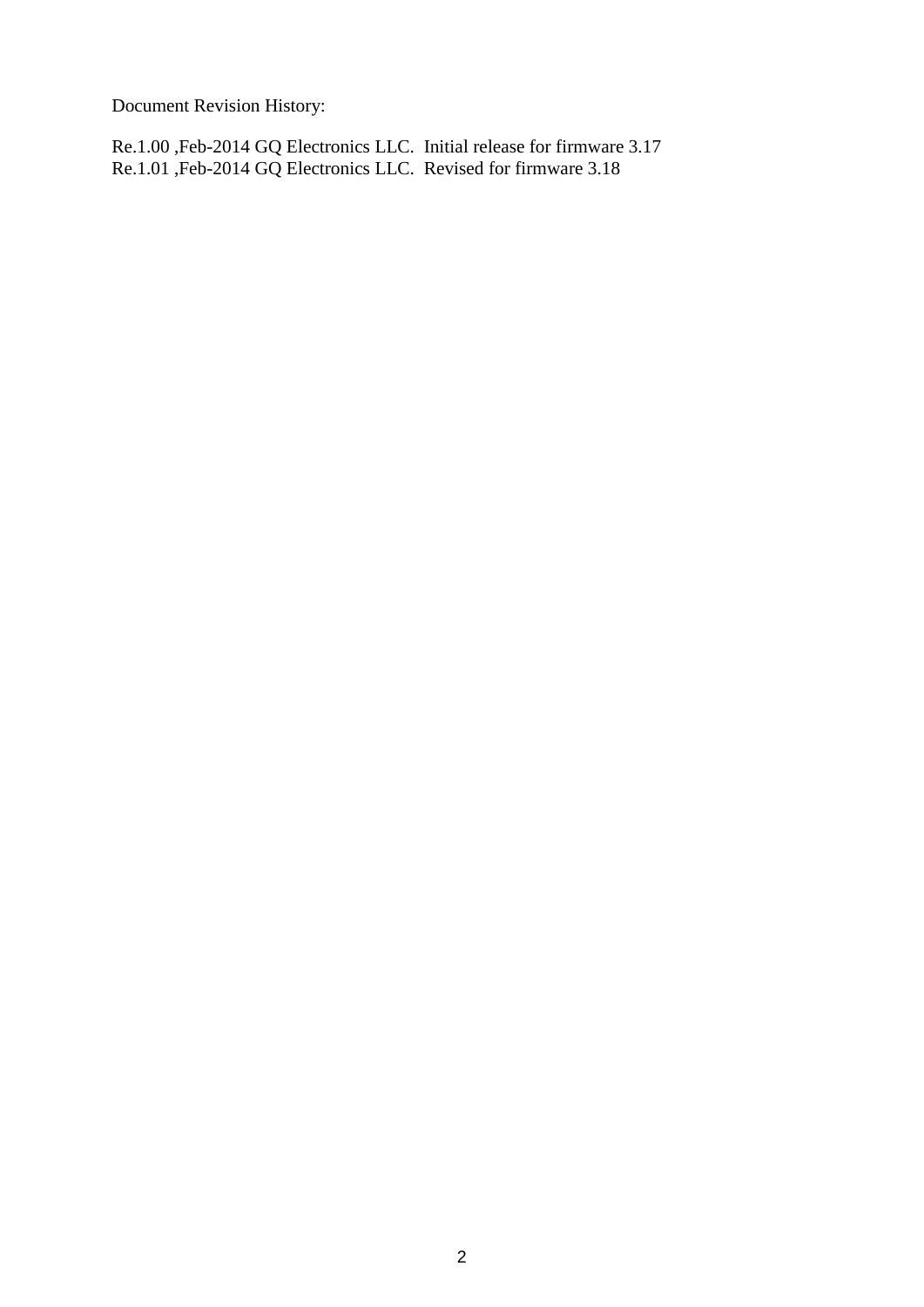# <span id="page-2-0"></span>**Table of Contents**

| Battery Status | . 16 |
|----------------|------|
|                |      |
|                |      |
|                |      |
|                |      |
|                |      |
|                |      |
|                |      |
|                |      |
|                |      |
|                |      |
|                |      |
|                |      |
|                |      |
|                |      |
|                |      |
|                |      |
|                |      |
|                |      |
|                |      |
|                |      |
|                |      |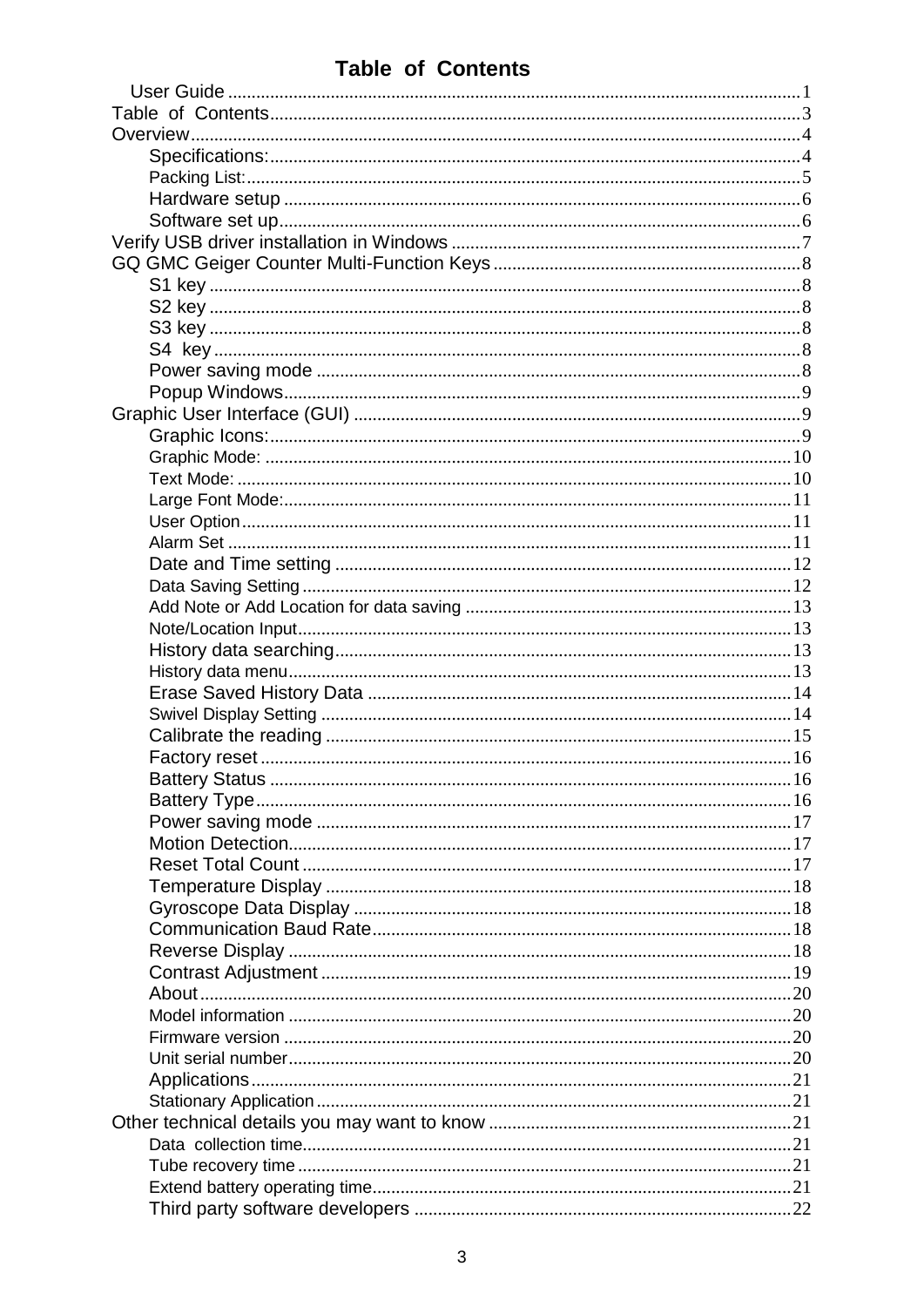#### <span id="page-3-0"></span>**Overview**

The.GQ GMC-320 PLUS digital Geiger Muller Counter is designed to be a portable and convenient device. The device comes with built in audible and visual signals for the level of radiation detected. It can be used for radiation detection and monitoring both indoor and outdoor, as well as in other similar environments. It features automatic data recording. It can continually monitor the radiation and log the data each second into internal memory. When connected to a PC, software can download the radiation history data to the computer and the user is able to analyze those data later. The GQ GMC-320 Plus installed a high contrast black/white LCD module, one front LED indicator and one analog data port. The analog data port can be connected to any third party device application as data input.

The device is equipped with an USB port, utilized for communication and external power supply/charging of the internal rechargeable Li-Ion 3.6V/3.7V battery.

The GQ GMC-320 Plus internal rechargeable battery can be charged with the supplied wall adapter or with the car adapter for the cigarette lighter. Using the adapters, continuous data monitoring is possible. Using either power adapter you will not have to worry about the batteries charge condition or any data loss.

The main board also has a real time clock on board for time related data logging purposes.

The USB port communicates with the **GQ GMC-320 Plus Soft Geiger Counter** software and the **GQ Geiger Counter Data Viewer** software.

The **GQ GMC-320 Plus Soft Geiger Counter** software's appearance is an exact copy of the GMC-320 hardware human interface. You can download it for free and experience the GMC-320 user interface before you purchase the real hardware.

The **GQ Geiger Counter Data Viewer** software can download the time stamped radiation (history) data from the unit and save it on a computer for future references and analysis.

For professional data logging of radiation data, the **GQ Geiger Counter Data Logger** may be downloaded for free. An even more advanced version, the **GQ Geiger Counter Data Logger PRO** software may be purchased at low cost from GQ Electronics LLC.

#### <span id="page-3-1"></span>**Specifications:**

| 0.00 to 327.99                                                   |
|------------------------------------------------------------------|
| Range of exposure dose rate indications, mRem/h<br>0.00 to 32.99 |
| Range of gamma radiation energy MeV from 0.1 to 1.25             |
| $0.25$ to $3.5$                                                  |
| 0.1 to 1.25                                                      |
| $0.03$ to $3.0$                                                  |
| 20%                                                              |
| 0 to 65535 (continuously)                                        |
| 0.00 to 327.6 (continuously)                                     |
| 0.00 to 32.76 (continuously)                                     |
| YYYY-MM-DD (continuously)                                        |
| HH-MM-SS (continuously)                                          |
| 99 years(maximum)                                                |
| $\beta, \gamma, x$                                               |
| $0.1 - 1$ MeV                                                    |
| $< 0.2$ pulses/s                                                 |
| $3.6 - 3.7V$                                                     |
| LCD dot matrix, back lighted                                     |
| 1M Bytes flash memory for data storage                           |
| 25mW - 125mW (count rate dependant)                              |
| Range of registered X-ray radiation energy MeV                   |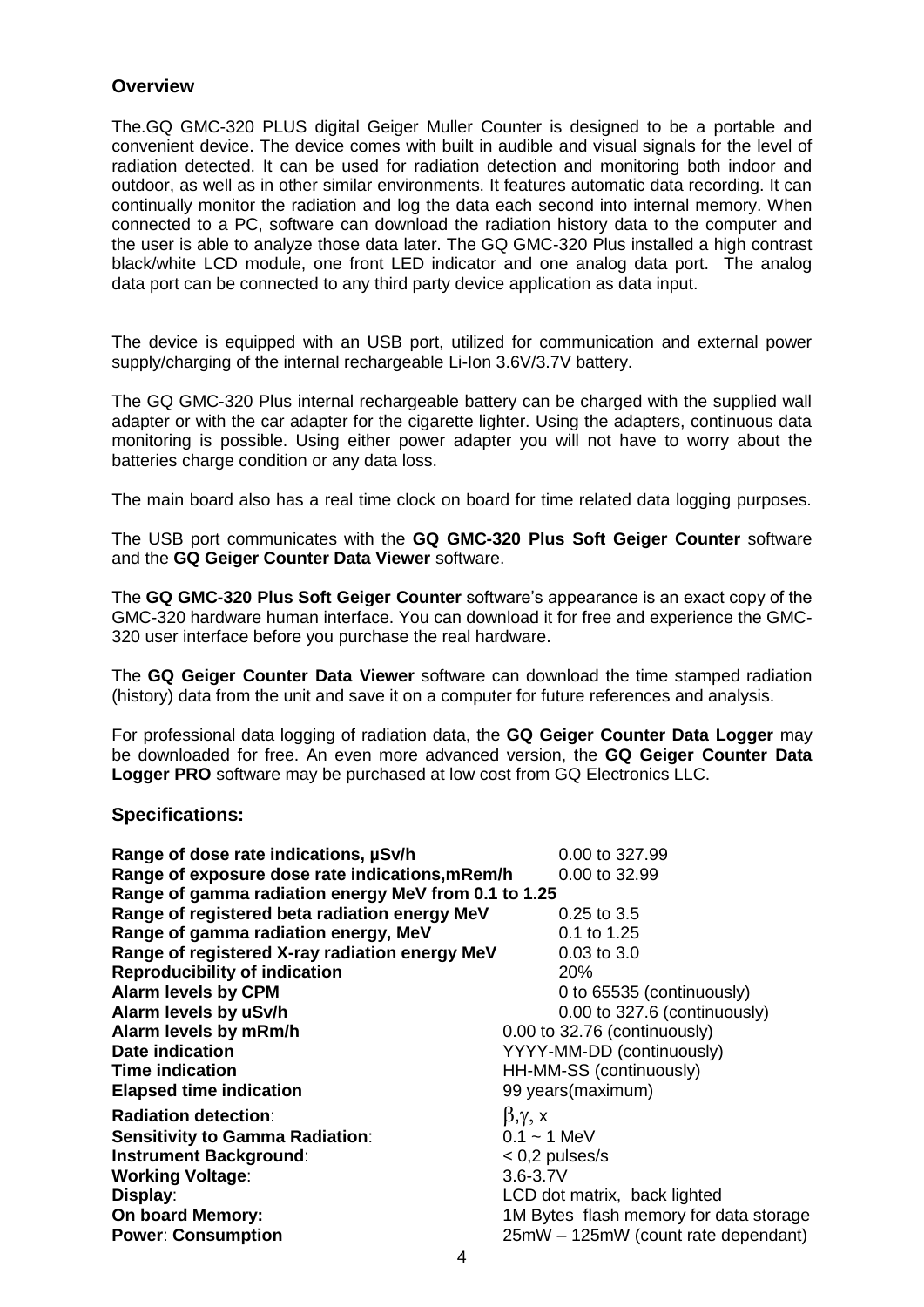#### <span id="page-4-0"></span>**Packing List:**

- 1. GMC-320 Plus main unit.
- 2. DC power wall adapter/charger
- 3. Car DC power adapter/charger
- 4. USB cable
- 5. Quick start guide
- 6. Download link for SoftGeigerCounter software and USB driver for Windows XP/Vista/Win7 32 and 64 bits (see Quick start guide)

# **How it works?**

The GQ-320 Plus Geiger Counter installed a Geiger tube to detect radiation.

When the radiation pass through the Geiger tube, it triggers an electrical pulse for the CPU to register as a count. The basic count rate unit is CPM(Count Per Minute). The CPM count rate indicates the radiation level and it can be converted to a other traditional radiation units, such as uSv/h or mR/h.

After GMC-320 turned on for one minute, it will show the background radiation reading. The background radiation reading (in CPM) indicates the nature radiation detected at that minute. This reading may change from time to time and location to location. To get accurate reading, user may need to get an average value over a longer time period.

# **Caution**

-

- 1. Avoid doing measurements when battery low.
- 2. Do not get the Geiger counter wet. Use sealed plastic bag to void wet.
- 2. Avoid doing measurements in direct sunlight.
- 3. Avoid directly contact the radioactive material. Use sealed plastic bag if needed.
- 4. Turn off the unit when not in use.
- 5. Keep it in a protective pouch after use.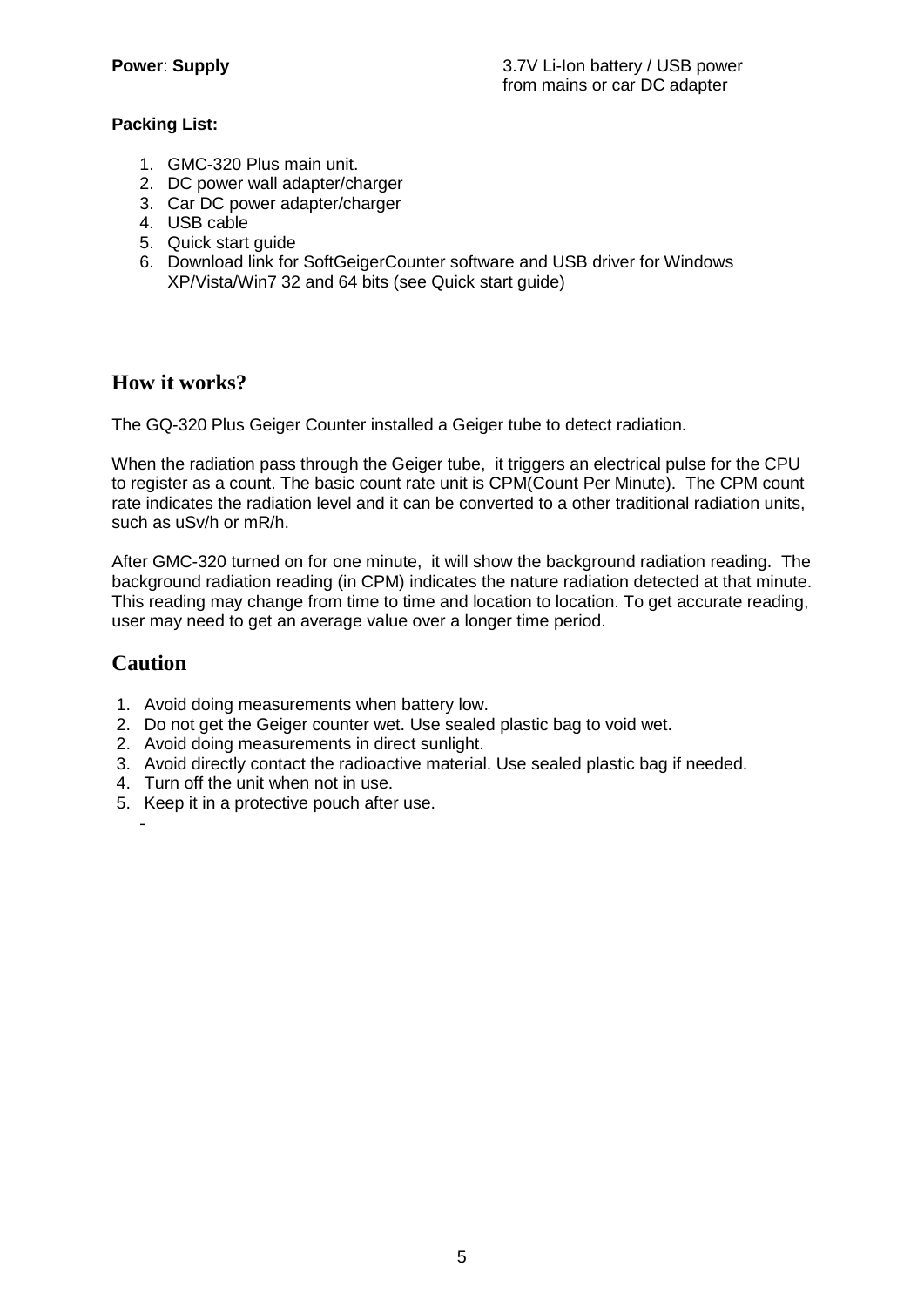#### <span id="page-5-0"></span>**Hardware setup**

#### **There are four buttons on the front of the unit: S1, S2, S3 and S4 (from left to right)**

- 1. Power up the unit. Pressing the S4 (power) key for 3 seconds will turn on the unit. Check the battery level. Charge the battery fully when first time use. It may take a few hours to get the battery fully charged. Check the battery icon on the display, a fully charged battery icon will be filled with solid color, without flashing.
- 2. Set date/time. Press the S4 key to enter the menu and set the date and time. This is very important for time stamping the recorded data. Do not skip this step. Most of the data are related to the date and time.
- 3. Set the backlight timeout in second, in order to minimize the power consumption. Set the power savings mode. If the power savings mode is ON, then the LCD display will be turned off after 30 second if no key is being pressed during this period.
- 4. Now the unit is ready to use. You should see the background CPM rate in absence of a radioactive source.

Note: There is a transparent protective sheet covering the units surface. Users need to remove it to get better view of the LCD display.

#### <span id="page-5-1"></span>**Software set up**

Before connecting the GMC-320 Plus Geiger Counter to a computer, download the application software and install the USB driver. Download these from: http://www.gqelectronicsllc.com.

- 1. The unit needs an USB driver in order to communicate with the application software. Running **GQGMCGeigerCounterUSBDriver.exe** will install the USB driver.
- 2. GMCDataViewer.exe is for viewing the data on a computer.
- 3. SoftGeigerCounterGMC320Plus.exe is a soft copy of GMC-320 Plus demo software.

For technical questions and support, please use the forum at the following link:

[http://www.GQElectronicsLLC.com/forum](http://www.gqelectronicsllc.com/forum)

For the latest software, please visit our software download page:

<http://www.gqelectronicsllc.com/comersus/store/download.asp>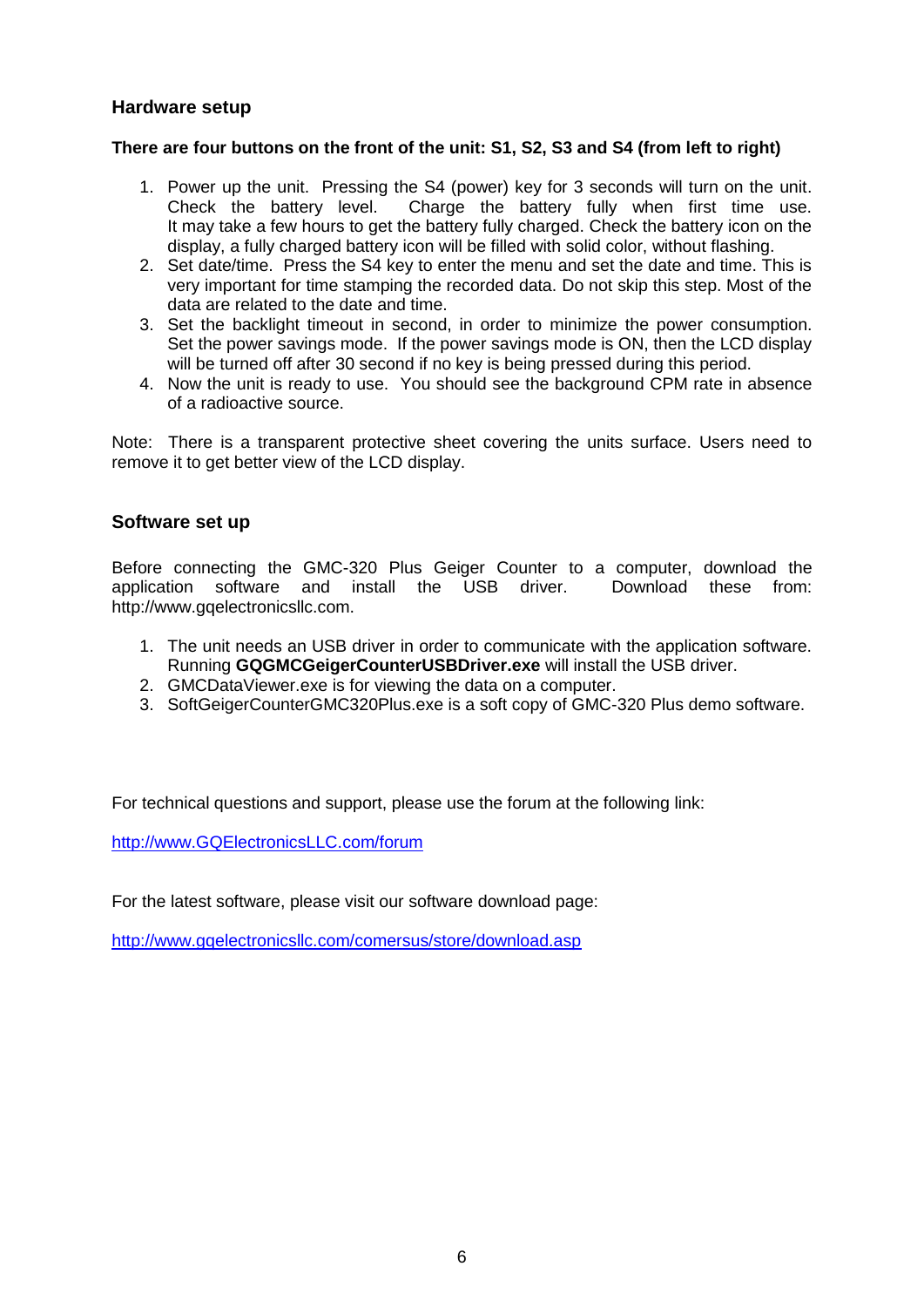#### <span id="page-6-0"></span>**Verify USB driver installation in Windows**

Once the GMC-320 Plus is connected to a computer, from the device manger, you should see which COM port is assigned to the GMC-320 Plus. See the example below. Windows assigned COM3 to the GMC-320 Plus unit in this example.



For the data viewer or the data logger software, selecting COM3 will establish the connection to the GMC-320 Plus Geiger counter for the above example

| Play<br>хî                                                               | Stop    | Realtime Monitoring<br>ш                    |       |
|--------------------------------------------------------------------------|---------|---------------------------------------------|-------|
| COM3 opened successfully.<br>COM3 opened successfully.<br>GMC-320Re 3.18 |         |                                             |       |
|                                                                          |         |                                             |       |
| Download                                                                 | GMC-320 | COM <sub>3</sub>                            | Exit  |
|                                                                          |         |                                             |       |
|                                                                          |         | <b>GQ Geiger Muller Counter Data Viewer</b> | About |
|                                                                          |         | V2.08                                       |       |
|                                                                          |         |                                             |       |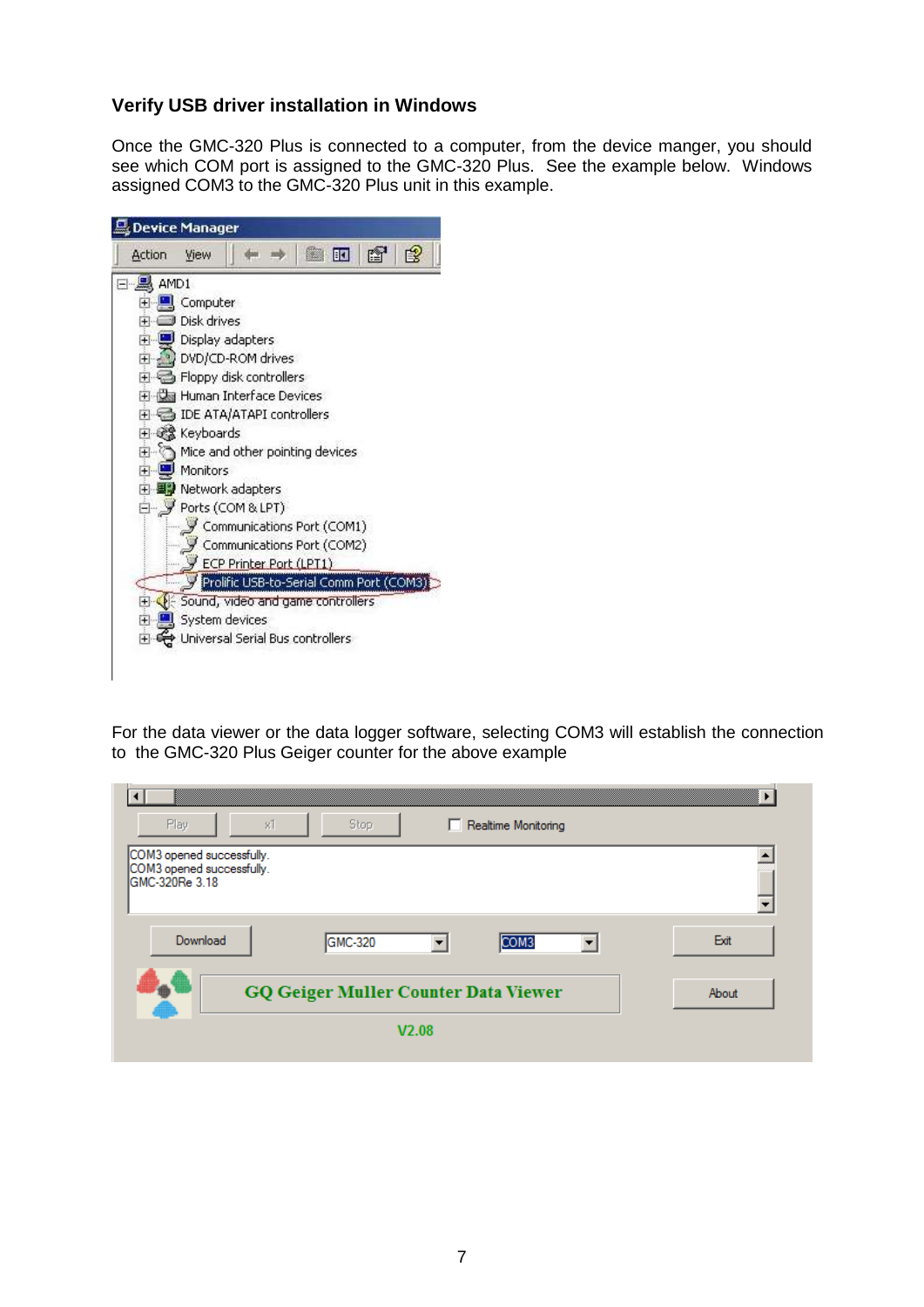# <span id="page-7-0"></span>**GQ GMC Geiger Counter Multi-Function Keys**

The multi-function keys S1,S2,S3 and S4 explained:



These key's function will be reassigned dynamically based on the context of the current (sub-) menu being displayed.

#### <span id="page-7-1"></span>**S1 key**

- 1. There are three display modes: Text, Large Font and Graphic mode. Pressing the S1 key toggles between these modes.
- 2. In the menu screen, pressing the S1 key will exit the current menu and will return back one menu level.
- 3 In the data input mode, pressing the S1 key will delete the last character entered.

#### <span id="page-7-2"></span>**S2 key**

- 1. In text mode, pressing the S2 key will change the text information format.
- 2. In graphic mode, the S2 key will increase the graphic ZOOM factor.
- 3. In menu mode, the S2 key acts as the UP key to move the highlight menu item upwards.
- 4. In the menu mode, while a popup message box is opened, the S2 key changes the value by cycling through the predefined values.

#### <span id="page-7-3"></span>**S3 key**

- 1. In text mode, pressing the S3 key will change the displayed date/time selection.
- 2. In graphic mode, the S3 key will decrease the graphic ZOOM factor.
- 3. In menu mode, the S3 key acts as the DOWN key to move the highlight menu item downwards.
- 4. In the menu mode, while a popup message box is opened, the S3 key changes the value by cycling through the predefined values.

#### <span id="page-7-4"></span>**S4 key**

- 1. In power off state, only the S4 key acts as the power switch. Holding it for 3 seconds will power up he unit.
- 2. In power on state, holding S4 key for 3 seconds will switch the unit off.
- 3. In menu mode, S4 is the "Confirm", "Select", "Enter" key

#### <span id="page-7-5"></span>**Power saving mode**

The units factory default power saving mode is ON. In this mode, the unit will turn off the display after 30 seconds idle time. It turns on the LCD display when any key is pressed.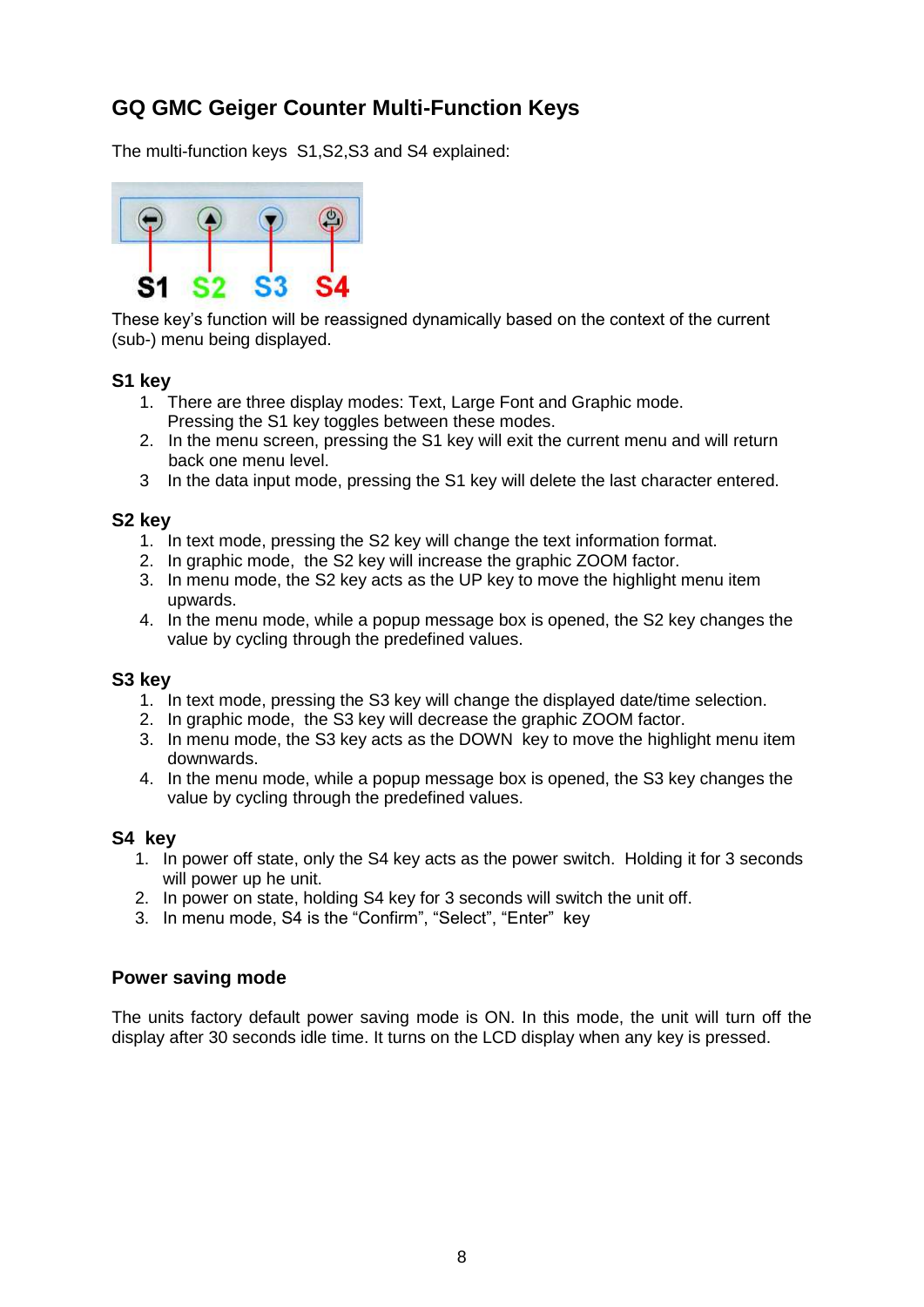#### <span id="page-8-0"></span>**Popup Windows**

The Popup Windows will show the current status/value of selected features. The current status/value can be changed only when it is displayed in the Popup Window and the currently displayed status/value will be stored when the Popup Window has timed out after 3 seconds if no key has been pressed.

|       | $-2013$   |  |
|-------|-----------|--|
|       | Text Mode |  |
| 1 O 7 |           |  |

# <span id="page-8-1"></span>**Graphic User Interface (GUI)**

#### <span id="page-8-2"></span>**Graphic Icons:**



There are three ways to display the information, Text Mode, Large Font Mode and Graphic Mode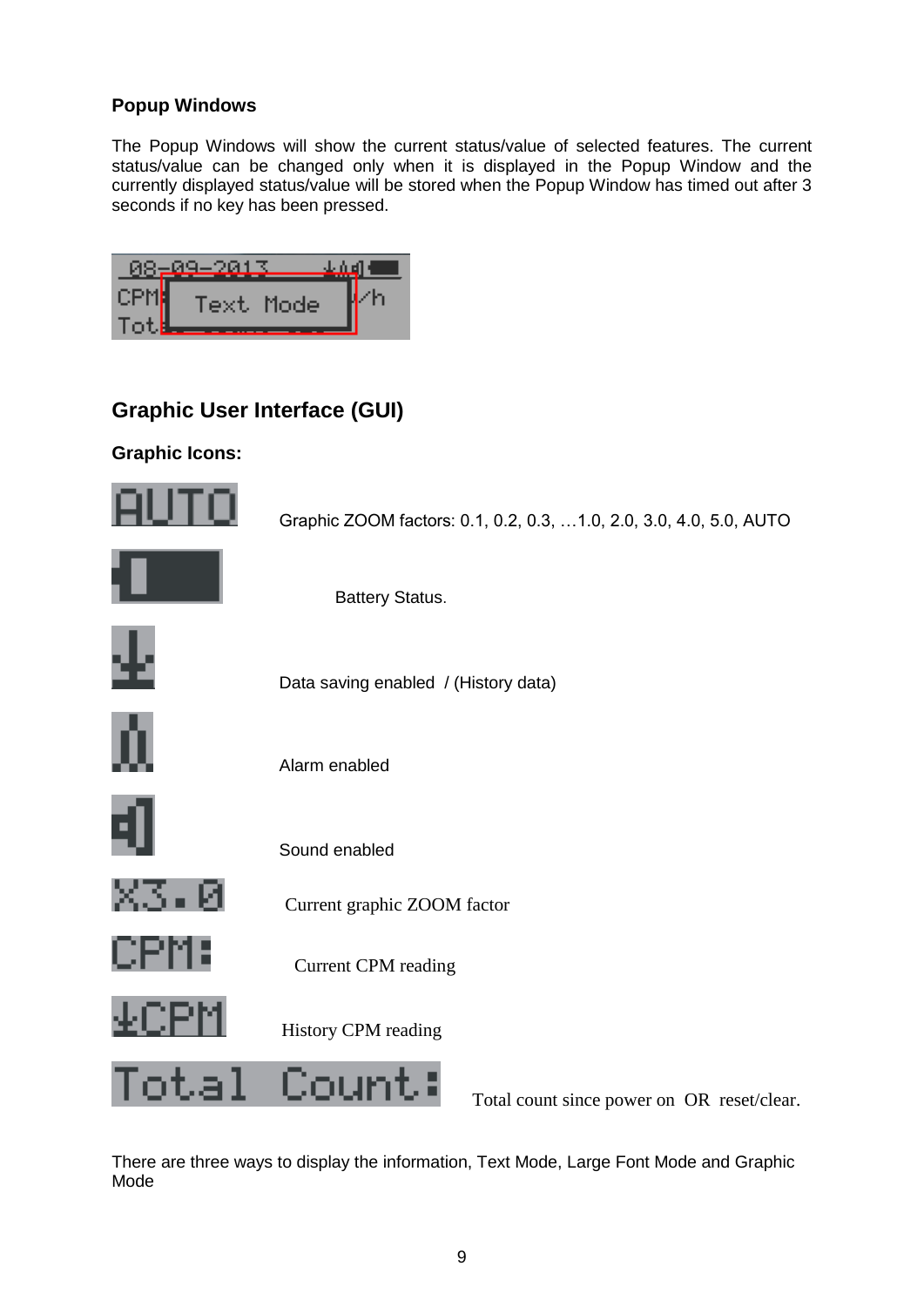<span id="page-9-0"></span>

I

 $\begin{array}{c} \hline \end{array}$ 

CPM: 606 Current radiation level reading in CPM format (Counts Per Minute)

15:29:36

CPM: 509



Change of radiation in last 60 seconds.

<span id="page-9-1"></span>

| <b>Text Mode:</b> |  |
|-------------------|--|
|                   |  |

| -08-09-2013      | 业众明 - 一   |
|------------------|-----------|
| CPM: 625         | 2.08uS∪⁄h |
| Total Count:6119 |           |

| -15:29:36 | 业 ① El ■ ■           |  |
|-----------|----------------------|--|
| CPM: 710  | 0.237mR/h            |  |
|           | Ele.:00 Day 00:11:01 |  |

| Total Count:6470 |            |
|------------------|------------|
|                  |            |
| -15:29:36        | 业众组 * ____ |
| ICPM: 661.       | 0.220mR/h  |

业众相相

1.70uSv/h

 $0.08 - 0.09 - 2.013$ ,  $1.5:29:36$  Current date and time (Press S3 for toggling between date and time)

CPM: 554 Current radiation level reading in CPM

Current radiation level in µSv/h or

Total Count: 7866

0.185mR/h mR/h format

Total count and.

 $E1_{\rm P}$  : 80 Day 00: 16: 34 elapsed time since power on (Press S2 for toggling displayed info)

#### Navigation keys for both modes:

Total Count: 10052

S1: Text/Graphic Display Mode Selection

- S2: µSv/h, mR/h, Total Count, Elapsed Time selection
- S3: Date or Time on title selection

S4: Menu

1.78uSv⁄h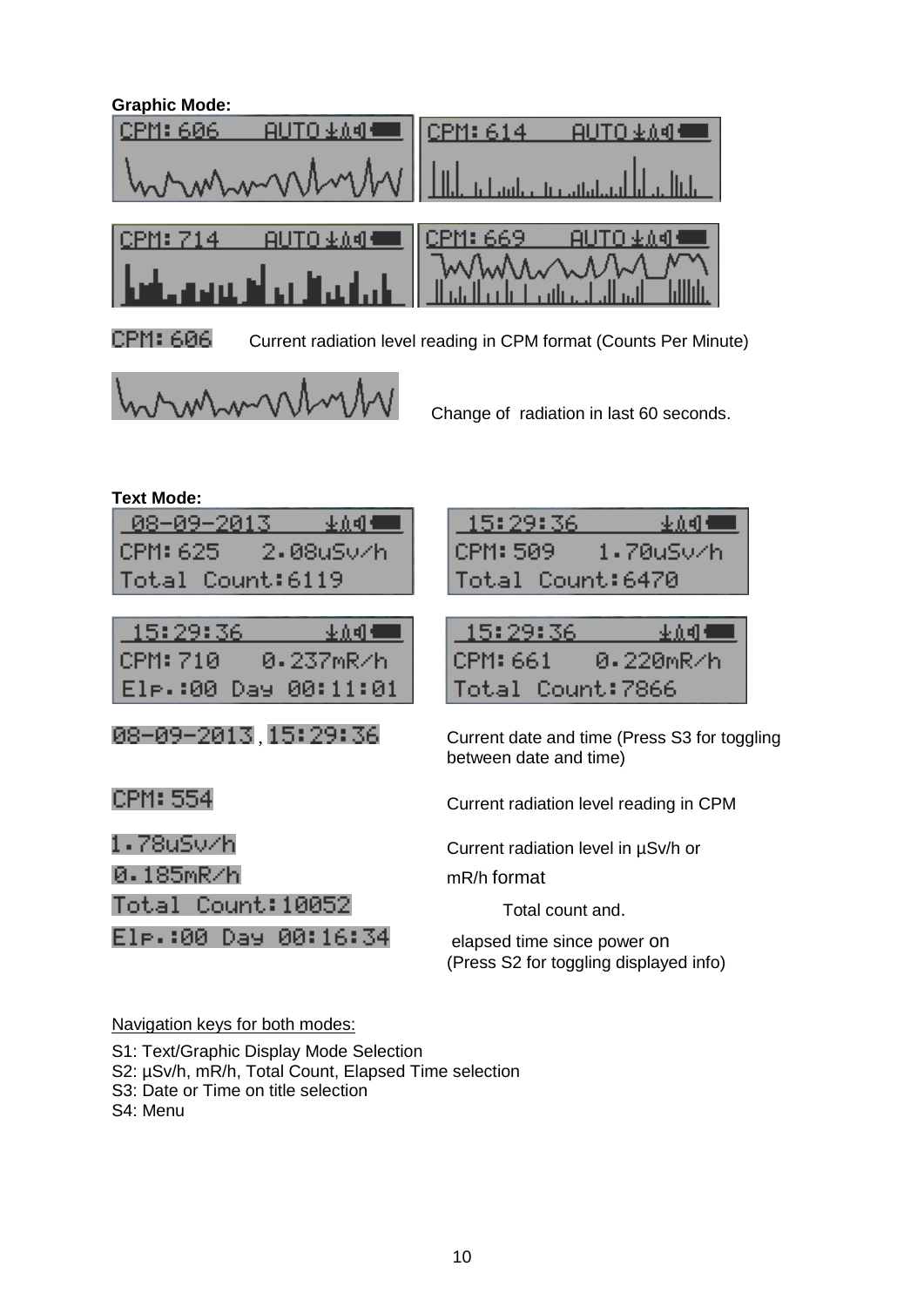#### <span id="page-10-0"></span>**Large Font Mode:**







201

08-09

 $0.08 - 0.09 - 2.013$ ,  $1.5:29:36$  Current date and time (Change it in Text Mode) S2 key toggles between CPM,  $\mu$ Sv/h and mR/h mode

业立明州

Navigation keys:

S1: Text/Graphic/Large Font Display Mode Selection S2: µSv/h, mR/h, CPM selection → S3:  $\mu$ Sv/h, mR/h, CPM selection  $\leftarrow$ S4: Menu

**NOTE:** Large Font Mode is available in firmware Ver. 2.20 or later only

### Menu Display

#### **Main Menu**

| <u> Main Menu</u>           | Main Menu  |
|-----------------------------|------------|
| 小山明月                        | 生息相机       |
| +User Option                | Init Setur |
| Display Option<br>Save Data | Others     |

#### Navigation keys:

S1: Back S2: Up S3: Down S4: Select/Enter

#### <span id="page-10-1"></span>**User Option**

| User Option≰∆¶≞          | User Option≰∆¶¶                    |
|--------------------------|------------------------------------|
| <b>+Speaker</b><br>Alarm | Motion Detect<br>Reset Total Count |
| Power Saving             |                                    |

#### Navigation keys:

S1: Back S2: Up S3: Down S4: Select/Enter

#### <span id="page-10-2"></span>**Alarm Set**

| Alarm    | 亚页明 |
|----------|-----|
| →0n⁄0ff  |     |
| $CPM(*)$ |     |
|          |     |

 $CPM(\pm)$  Currently the CPM alarm mode is selected The audio alarm will be triggered once the radiation level reaches the preset alarm threshold.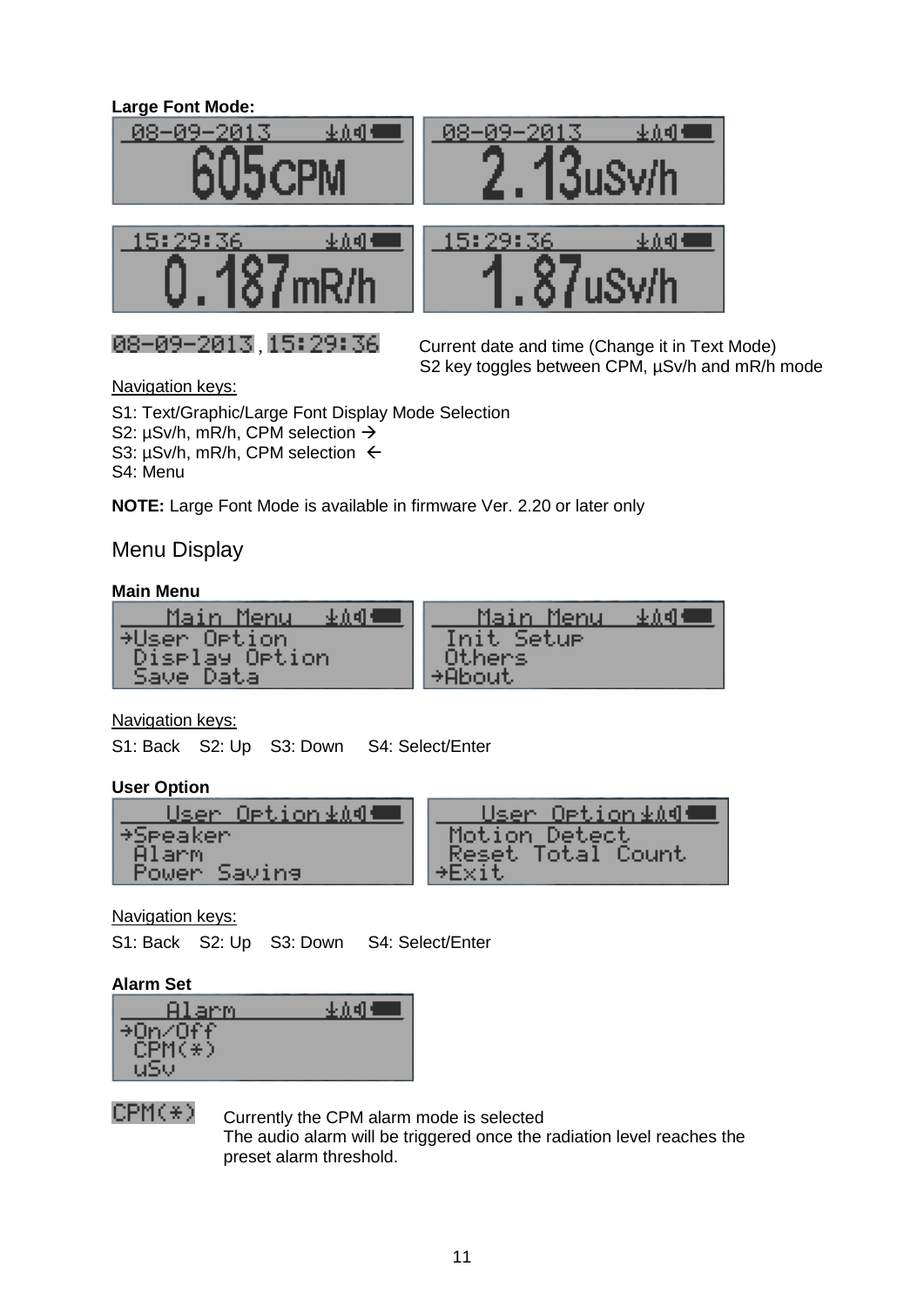### <span id="page-11-0"></span>**Date and Time setting**



Navigation keys:

- S1: Back/Exit
- S2: Increase value by 1
- S3: Decrease value by 1
- S4: Select setting mode between Year, Month, Date, Hour, Minute and Second. Each key press will change the mode to be set.

**NOTE: Setting of Date and Time is important, all history data use Date and Time as a time stamp reference. Do not skip this setting !**



**NOTE:** you need to set the seconds to let unit complete the date & time setup.

#### <span id="page-11-1"></span>**Data Saving Setting**

| Save Data                     |
|-------------------------------|
| →Save Data                    |
| Note/Location<br>History Data |
|                               |

Selecting this item will turn on/off the real time data saving:

OFF -> Every Second ->Every Minute -> Every Hour

**NOTE:** The history data memory will be used as a ring buffer. Once the end of the memory is reached, the oldest data will be over written. Carefully select the data saving interval to save memory space.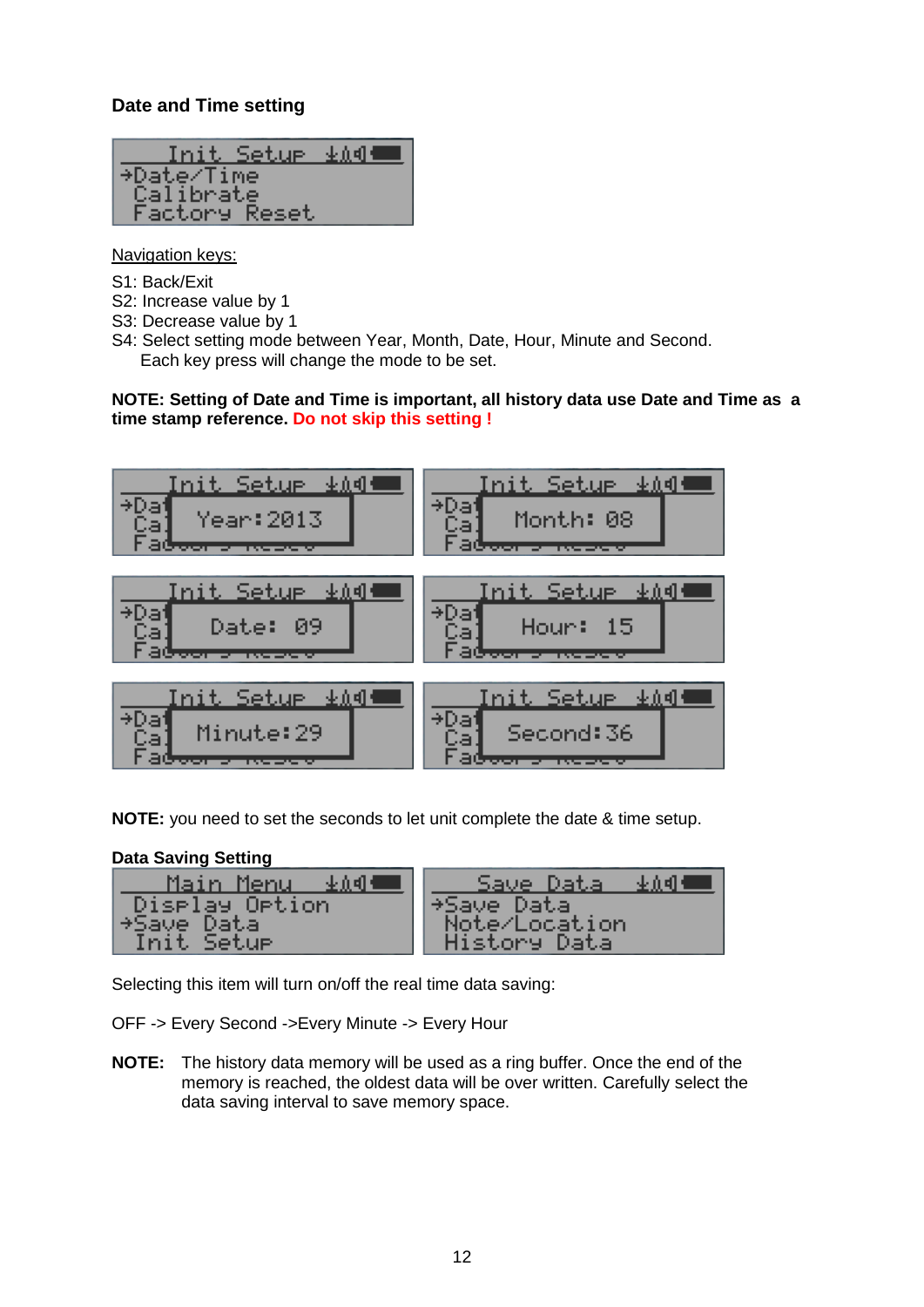#### <span id="page-12-0"></span>**Add Note or Add Location for data saving**

| Save Data      | 业价组织。 |
|----------------|-------|
| Save Data      |       |
| *Note/Location |       |
| History Data   |       |

The user may add a note with up to 16 characters into the history data to identify the measurement or location.

This note/location information will be saved together with the radiation data.

#### <span id="page-12-1"></span>**Note/Location Input**

| $HOME_{-}$ |  |
|------------|--|
|            |  |

The cursor indicates the position of current character input.

Navigation keys:

S1: Backspace and erase S2: Move cursor right  $\leftarrow$ S3: Move cursor left  $\rightarrow$ S4: Exit & Store

#### <span id="page-12-2"></span>**History data searching**

#### <span id="page-12-3"></span>**History data menu**

| Save Data.<br>业众相作   |  |
|----------------------|--|
| Note/Location        |  |
| <b>+History Data</b> |  |
| Erase Saved Data     |  |

This is for searching the history data stored in flash memory.

#### **Searching data in graphic mode**

| <b>⊻CPM:17 —</b> | <u>X5.01∆4</u> |
|------------------|----------------|
|                  |                |
| AA/W             | MAMALNI        |

 $\pm$  CPM: 17 The first symbol indicates this is saved history data, to distinguish from real time data display. The current history data point reading is 17 CPM.

12-03-2011 16:09(S) This is the date and time stamp of the recorded data point.

- (S) indicates that data has been recorded every second
- (M) indicates that data has been recorded every minute.
- (H) indicates that data has been recorded every hour.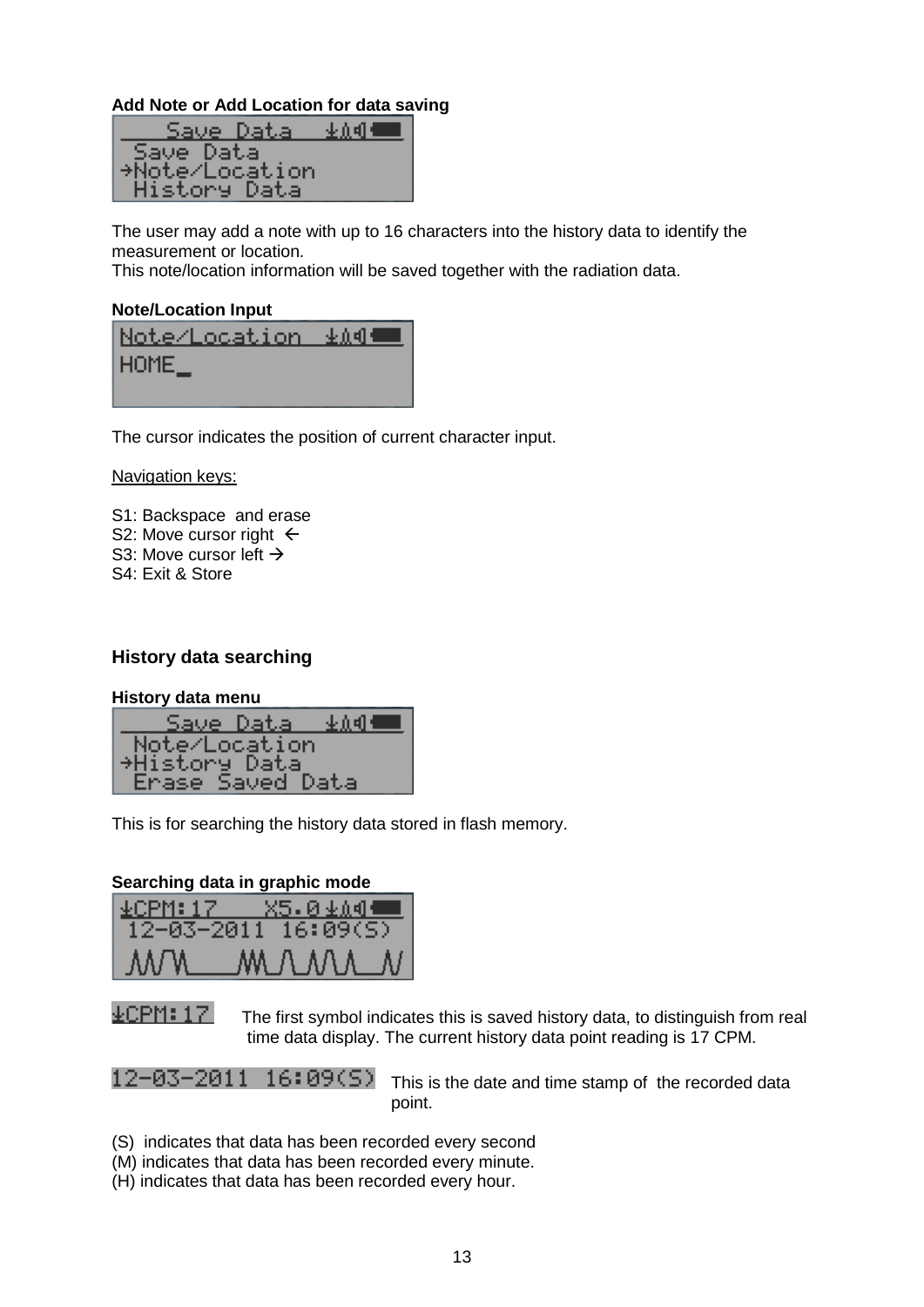**Searching data in text mode**

| ACPM:5                      | 业众 <b>4] * ■■</b> |
|-----------------------------|-------------------|
| $12 - 02 - 2011$ $23:47(5)$ |                   |
| 10, 0, 0, 0, 0, 1, 0, 0, 0, |                   |
| 10, 0, 0, 0, 0, 1, 0, 0, 0, |                   |

 $\pm$  CPM:  $\overline{5}$  The first symbol indicates this is saved history data, to distinguish from real time data display. The current history reading is 5 CPM.

ACPM: If the data has been recorded every minute, averaged CPM will be displayed, and ACPM will be displayed instead of CPM to indicate the averaging mode . Averaging time period is one minute.

Navigation keys for both data search modes:

- S1: Back/Exit
- S2: Select searching mode:
- Previous Day, Previous Hour, Previous Minute, Previous Note/Location S3: Select searching mode:
	- Next Day, Next Hour, Next Minute, Next Note/Location →
- S4: Step: Each key press will go to next data point based on the searching mode selected via S2, S3  $\rightarrow$

**NOTE:** If no more data are found, the following message will be displayed in both modes:



#### <span id="page-13-0"></span>**Erase Saved History Data**



Use S2 and S3 to select Yes or No on the screen to confirm the request. After about 3 seconds with Yes confirmation, the unit will start to erase entire saved history data. It may take a few seconds to complete the task.

#### <span id="page-13-1"></span>**Swivel Display Setting**

| Main Menu<br>生息相相 | Diselay Option   |
|-------------------|------------------|
| User Option       | Graphic Zoom     |
| →Diselay Oetion   | ∥→Swivel Diselay |
| Save Data         | Reverse Display  |

Pressing the S4 key will cycle between: Normal -> Swivel -> Auto Swivel modes

In the Auto Swivel mode, the display will be rotated by 180° if the unit is held upside down.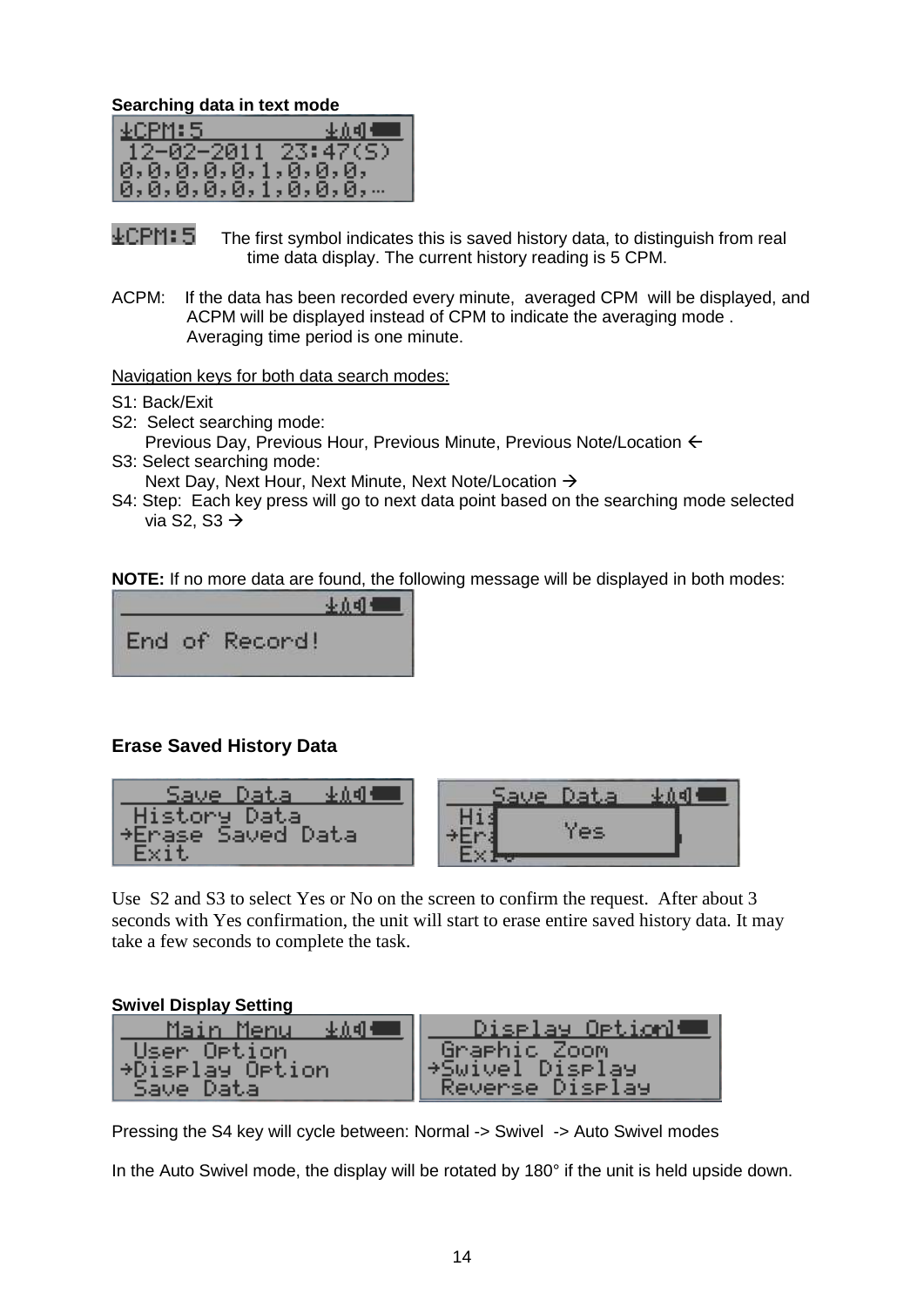#### <span id="page-14-0"></span>**Calibrate the reading**

**You do not need to do the calibration if you just want to qualitatively detect radiation. However, if you have standard radiation sources with known µSv/h value, you may calibrate the instrument to get accurate readings.**

**The factory default calibration value is for general in-door and out-door measurements.**

**Calibration**

| Main Menu       | <u>Init Setur</u><br>生真理                  |
|-----------------|-------------------------------------------|
| ⇒Init Setue     | Date/Time                                 |
| Others<br>About | <b>+Calibrate</b><br><b>Factory Reset</b> |

Select Calibrate form the Main Menu. There are three points provided for calibration.

| Calibrate   | 亚血明 |
|-------------|-----|
| →Calibrate  |     |
| Calibrate 2 |     |
| Calibrate   |     |

Each calibration point needs two values to be entered, the CPM value and the µSv/h value. The user can enter up to three calibration points from large to high count rates.

Procedure:

- 1. Place the testing radiation source close to unit Geiger Tube side. In Text or Graphic mode, wait for at least 3 minutes.
- 2. Note the CPM value.
- 3. Select Calibrate menu item on the device, then input both the CPM value you noted and the known µSv/h value of the calibration source.
- 4. Wait for the popup window to close to save the data for this calibration point.
- 5. Continue with step 1 with other calibrated radiation sources.



| lalibrate |  |
|-----------|--|
| uSv:0.10  |  |

#### Navigation keys:

- S1: Back/Exit
- S2: Increase the value by 10 CPM or 0.1uSv/h respectively
- S3: Decrease the value by 1 CPM or 0.01uSv/h respectively
- S4: Toggle input data type between CPM and uSv/h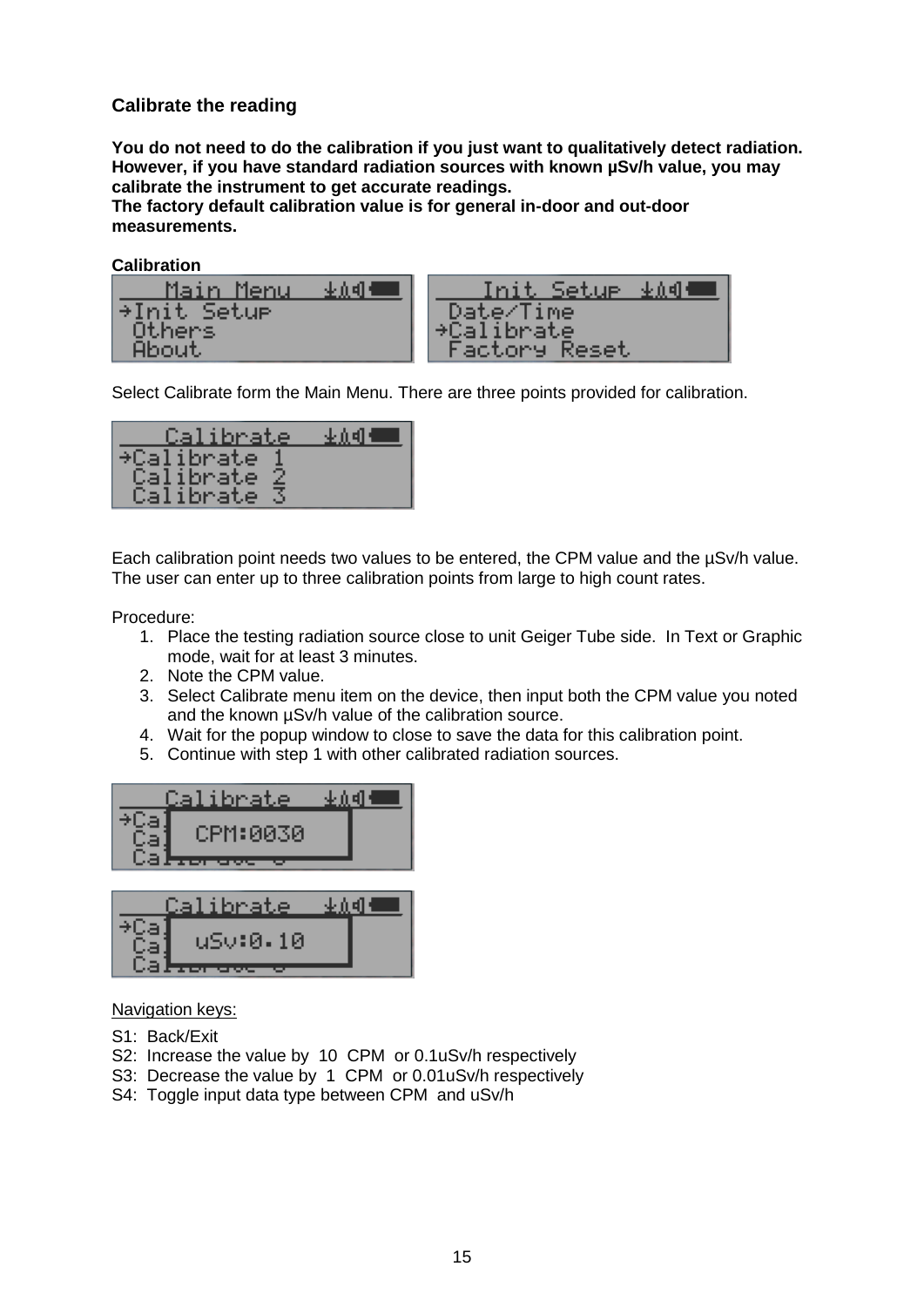### <span id="page-15-0"></span>**Factory reset**



Select Factory Reset to reset the unit to the factory default settings.

**Note:** The reset will erase all user settings and recorded history data.



Procedure:

Select Factory Reset menu item and change the popup Windows message to Yes. Wait for popup message window's timeout to confirm the reset request. Any other key press will cancel the reset request. It may take up to 30 seconds to complete the reset.

### <span id="page-15-1"></span>**Battery Status**



| Battery |  |
|---------|--|
| 4.0V    |  |
|         |  |

Select Battery submenu and Battery item for checking the current battery voltage.

### <span id="page-15-2"></span>**Battery Type**



Select different battery type to match the installed battery type.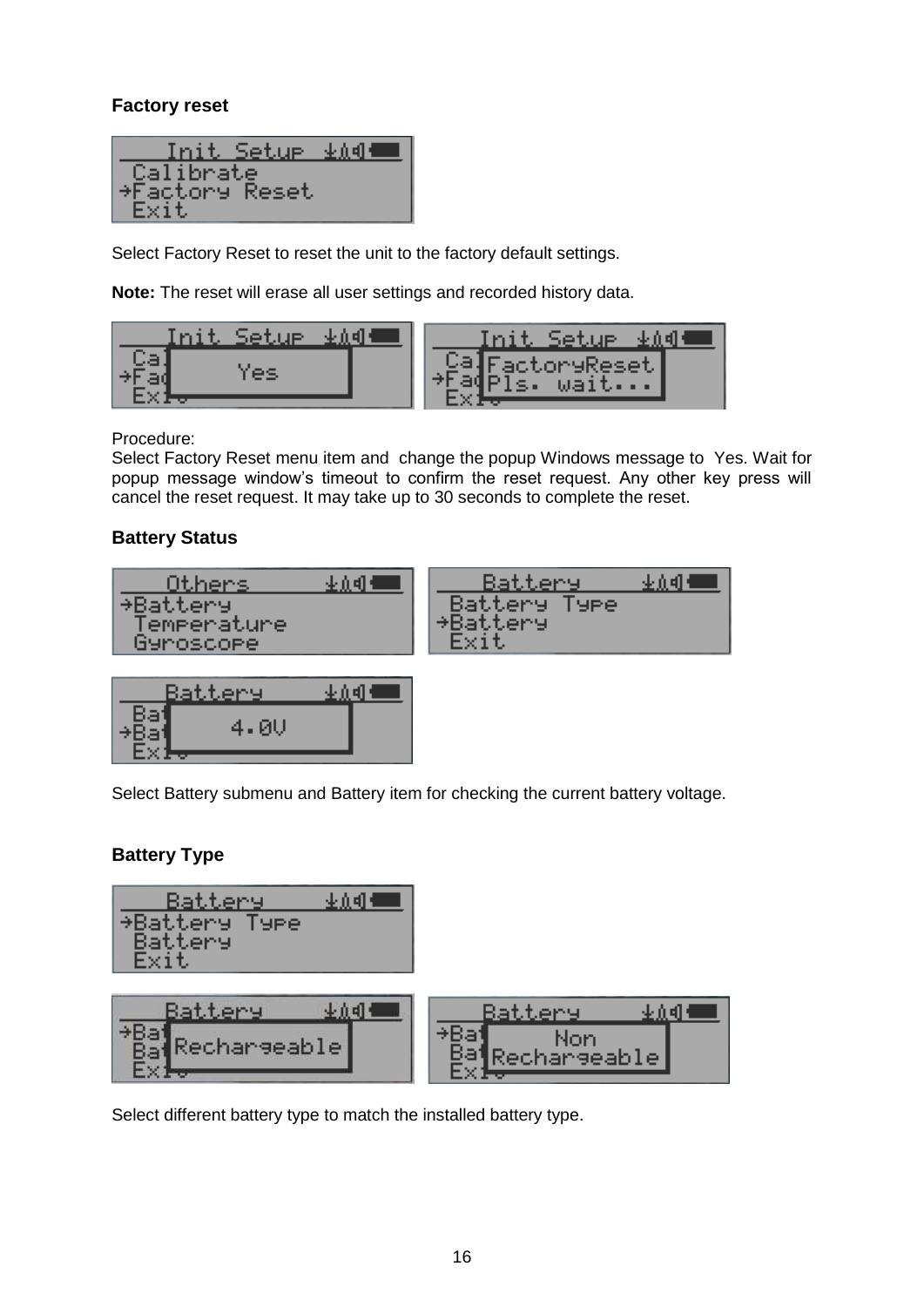#### <span id="page-16-0"></span>**Power saving mode**

| User Option≰∆¶∰ |
|-----------------|
| Alarm           |
| →Power Saving   |
| Motion Detect   |

Pressing the S4 key will toggle the Power Saving mode ON and OFF.

In power saving mode, the units LCD display will be turned off after 30 seconds if no key is pressed to save battery power. The audio signal will not be turned off if it has been set to ON. The LCD back light will be off during the power saving mode.

Pressing any key will active the LCD backlighting again.

The unit movement does not weak up the unit if the motion detection is ON.

#### <span id="page-16-1"></span>**Motion Detection**

| User Option≰∆¶¶      |
|----------------------|
| Power Saving         |
| <b>Motion Detect</b> |
| Reset Total Count    |

| $[0pt, i$ on $+$ $i$ $d$ .<br><b>Lean</b> | $[0pt, i on + 00]$ |
|-------------------------------------------|--------------------|
|                                           | . TIV              |
|                                           |                    |

GMC-320 has motion detection feature. It can detect unit movement, upside down, single tap and double tap. Turn off the motion detection disables all motion related features.

#### <span id="page-16-2"></span>**Reset Total Count**



The Reset Total Count menu item let user to clear the total count on main text mode screen. This may be used before a fixed time count measurement start.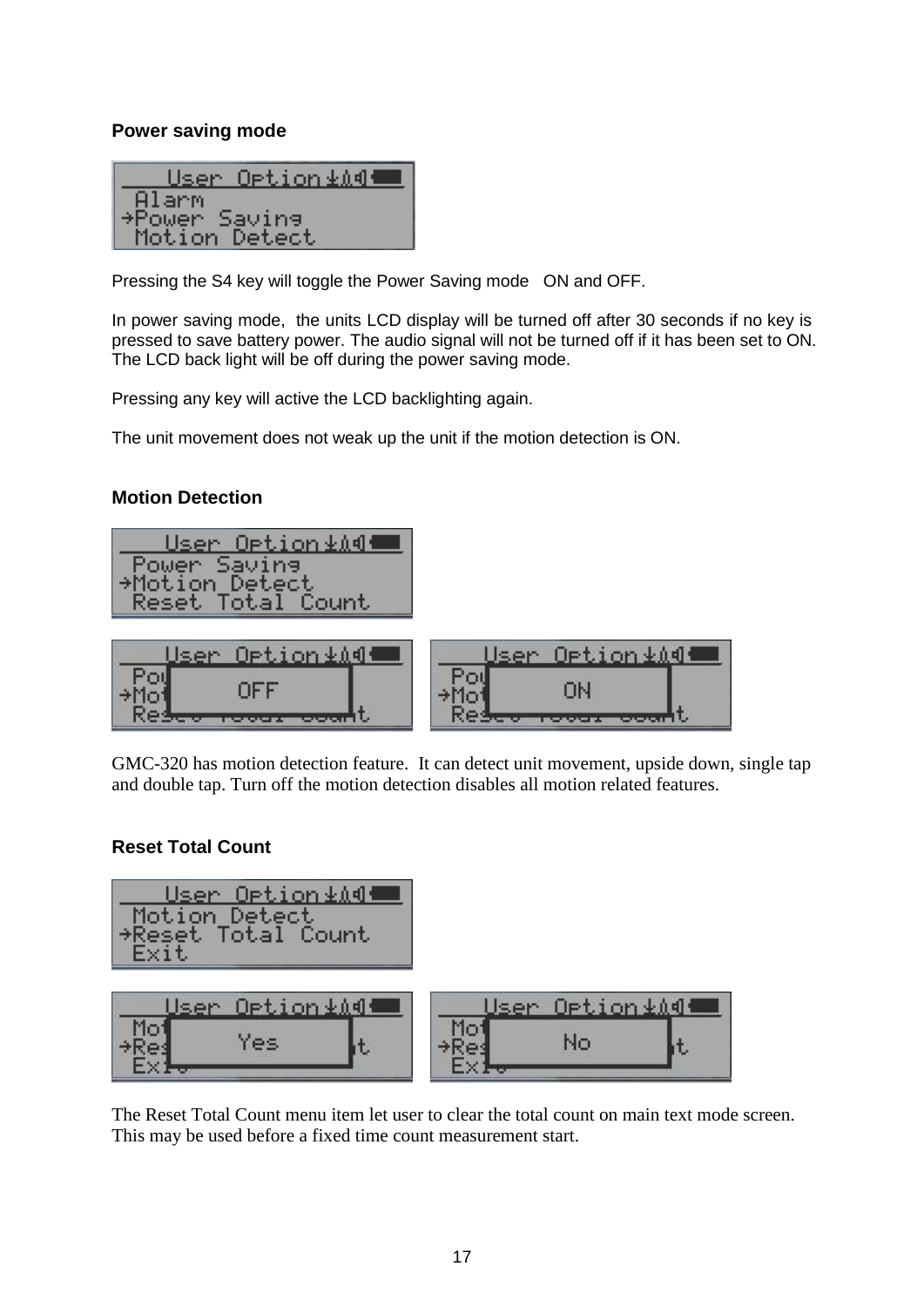# <span id="page-17-0"></span>**Temperature Display**



GMC-320 installed an internal temperature sensor.

Press the S2 to S4 to toggle the temperature unit. Use S1 to exit the temperature screen.

# <span id="page-17-1"></span>**Gyroscope Data Display**



The internal digital accelerometer is able to provide real-time gyroscope data. It displays current unit X,Y,Z axis data and detected motion event. Such as single tap OR double tap.

# <span id="page-17-2"></span>**Communication Baud Rate**



This Geiger counter serial communication baud rate is selectable from following value: 1200,2400,4800,9600,14400,19200,28800, 38400,57600,115200. Press S4 key changes baud rate.

The new baud will take immediate effect. The new value also be saved and used on next power up.

# <span id="page-17-3"></span>**Reverse Display**

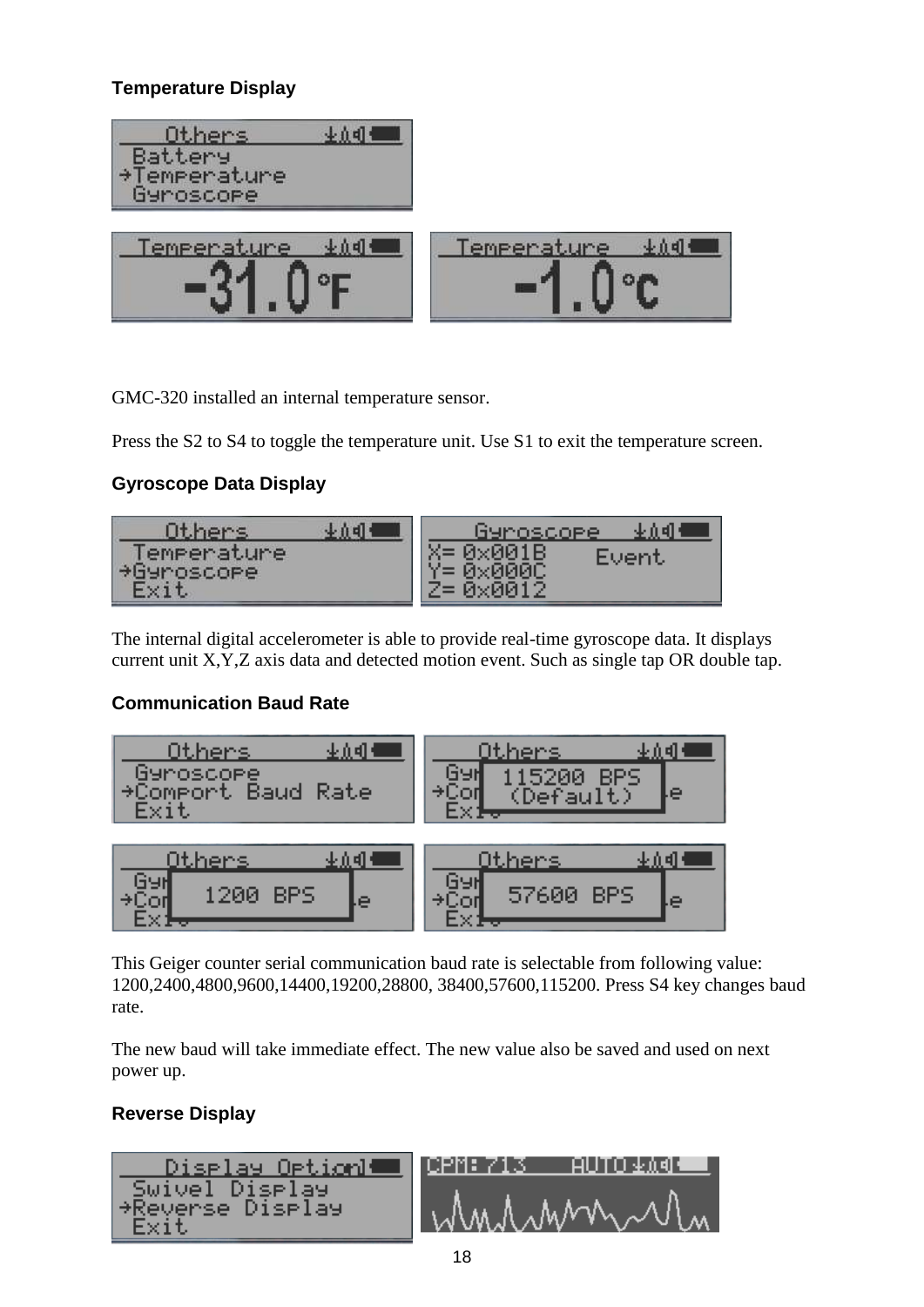#### <span id="page-18-0"></span>**Contrast Adjustment**



Use S2 and S3 to adjust the contrast level. The contrast level will be saved and it will be used when the unit is ON.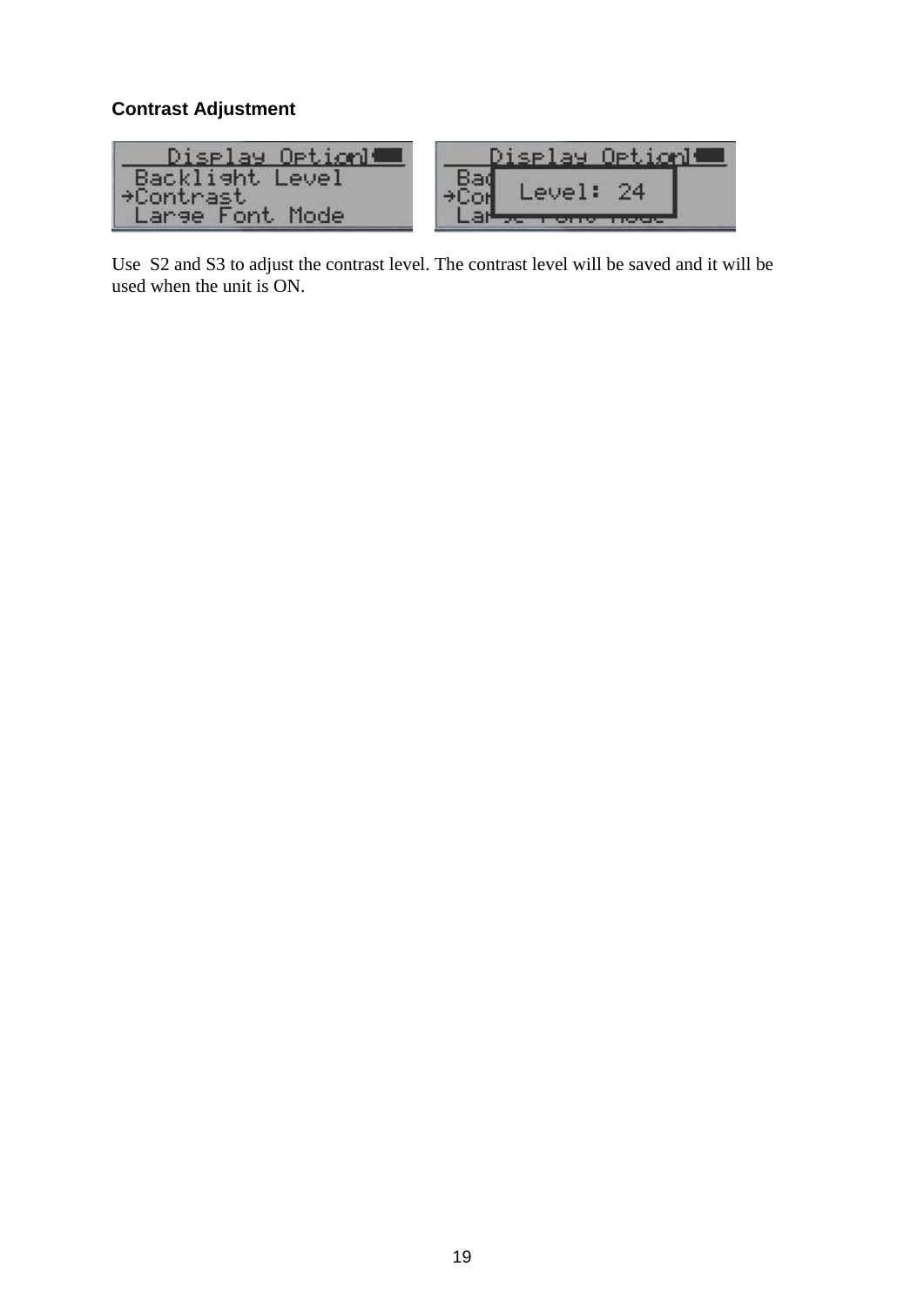#### <span id="page-19-0"></span>**About**

This menu item is used to gather information about the instruments model number, firmware revision and serial number.

| Main   | Menu | n el |
|--------|------|------|
| Others |      |      |
| +About |      |      |
|        |      |      |

#### <span id="page-19-1"></span>**Model information**

| <b>ACTI</b>                      |  |
|----------------------------------|--|
| <b><i><u>CONTRACTORS</u></i></b> |  |
| ш                                |  |

#### <span id="page-19-2"></span>**Firmware version**



#### <span id="page-19-3"></span>**Unit serial number**

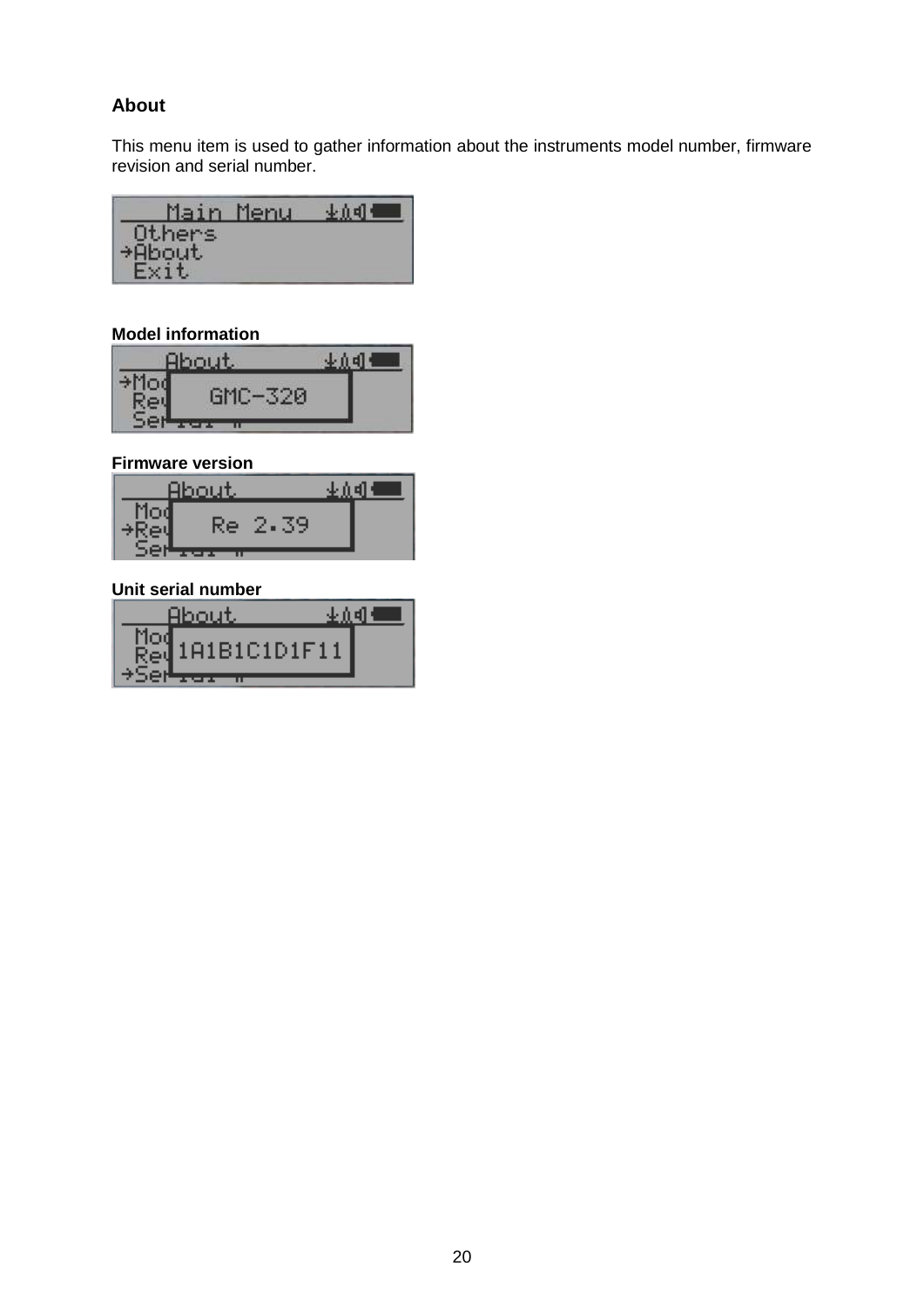#### <span id="page-20-0"></span>**Applications**

#### <span id="page-20-1"></span>**Stationary Application**

The unit has two holes on its back for hanging the unit on the wall for stationary monitoring of radiation and long term surveillance applications. With the wall adapter, it is able to monitor the data continuously, 24/7.



#### **Mobile Application**

To use the unit n the car while driving, use the provided car adapter to charge/power the unit. Position the unit where it can easily detect radiation, i.e. on the dashboard or similar locations in the car. You may need to fix the unit to an appropriate location for safety reasons.

#### <span id="page-20-2"></span>**Other technical details you may want to know**

#### **Data Port**

This model has a 3.5mm analog data output port. It uses standard 3.5mm audio stereo plug, This port is not for the earphone. The audio signal is for third party device and software. The signal can be connected to other devices or computer microphone port directly.

#### **USB Port**

The USB port is the standard mini-USB port. It is used for data communication, external power and the battery charger connection.

#### <span id="page-20-3"></span>**Data collection time**

The GMC-320 radiation data is collected continuously, and every second the measured data is being transmitted to the CPU for processing.

#### <span id="page-20-4"></span>**Tube recovery time**

After detecting high doses of radiation, each Geiger tube needs some time to recover (back to normal). This may take a couple of minutes. This recovery time is depending on the level of radiation just experienced and is also tube dependant.. Turning the unit OFF and then turning ON again after a couple of minutes will reduce the tubes recovery time.

#### <span id="page-20-5"></span>**Extend battery operating time**

The internal battery has limited capacity. Turn on the Power Saving mode to extend the battery operating time. Turn off the speaker if it is not necessary. If a fully charged battery run-out in less than 5 operating hours, then the battery needs to be replaced. Use a standard 14500 (14 x 50.0 mm) 3.6V-3.7V Li battery OR 14500 (14 x 50.0 mm) 3.6V-3.7V rechargeable Li-ion battery.

The GMC-320 will operate normally when a non-rechargeable battery is installed. Select the battery type to none rechargeable battery from the unit menu.